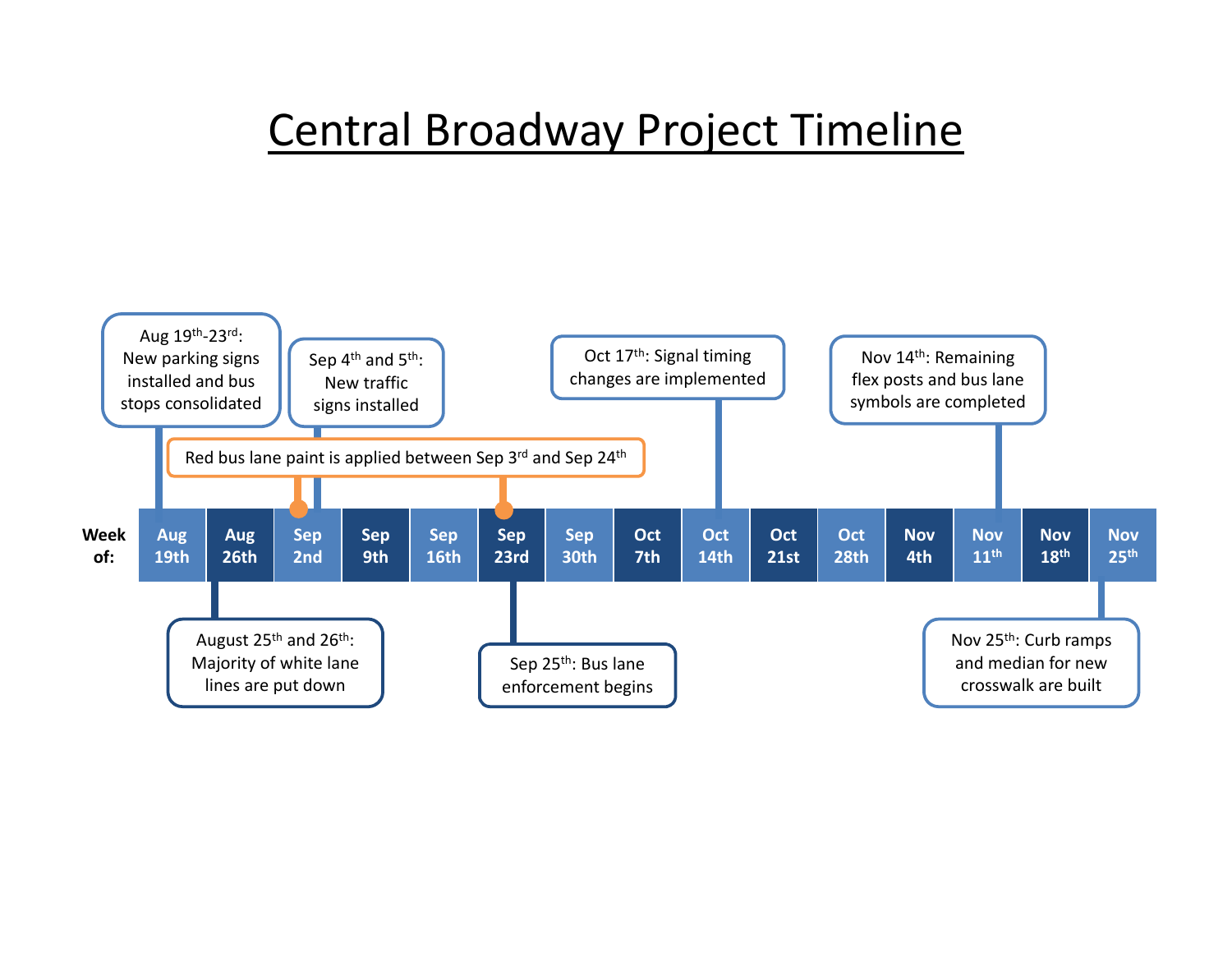## In Fall 2019, the MBTA **increased daily bus trips** for Weekday, Saturday and Sunday schedules



- •Comparison: Fall scheduling period (Sept. 1 – Dec. 21)
- $\bullet$ **•** Source: MBTA published schedule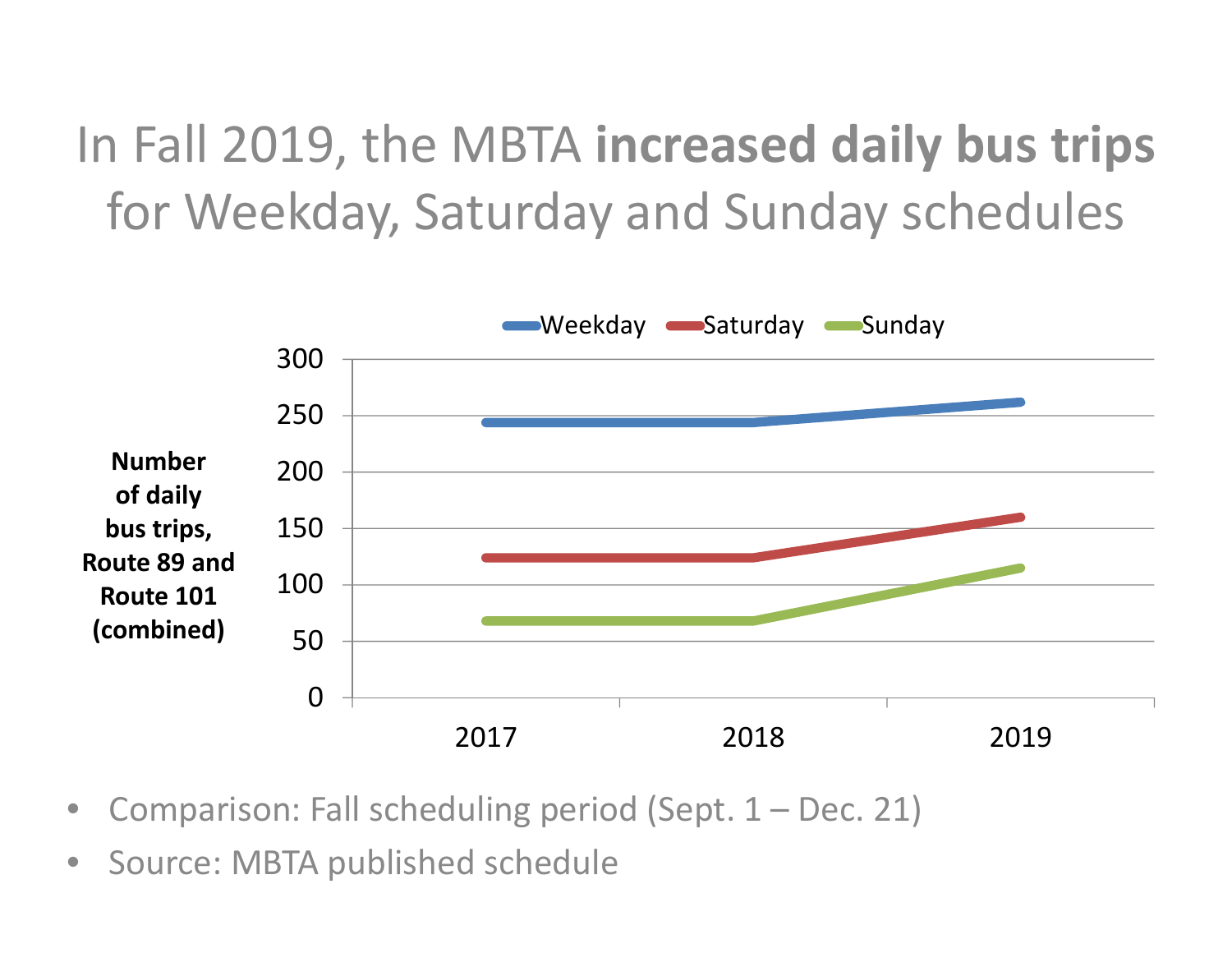In September 2019, **MBTA added 10 daily bus trips** to the weekday schedules for Route 89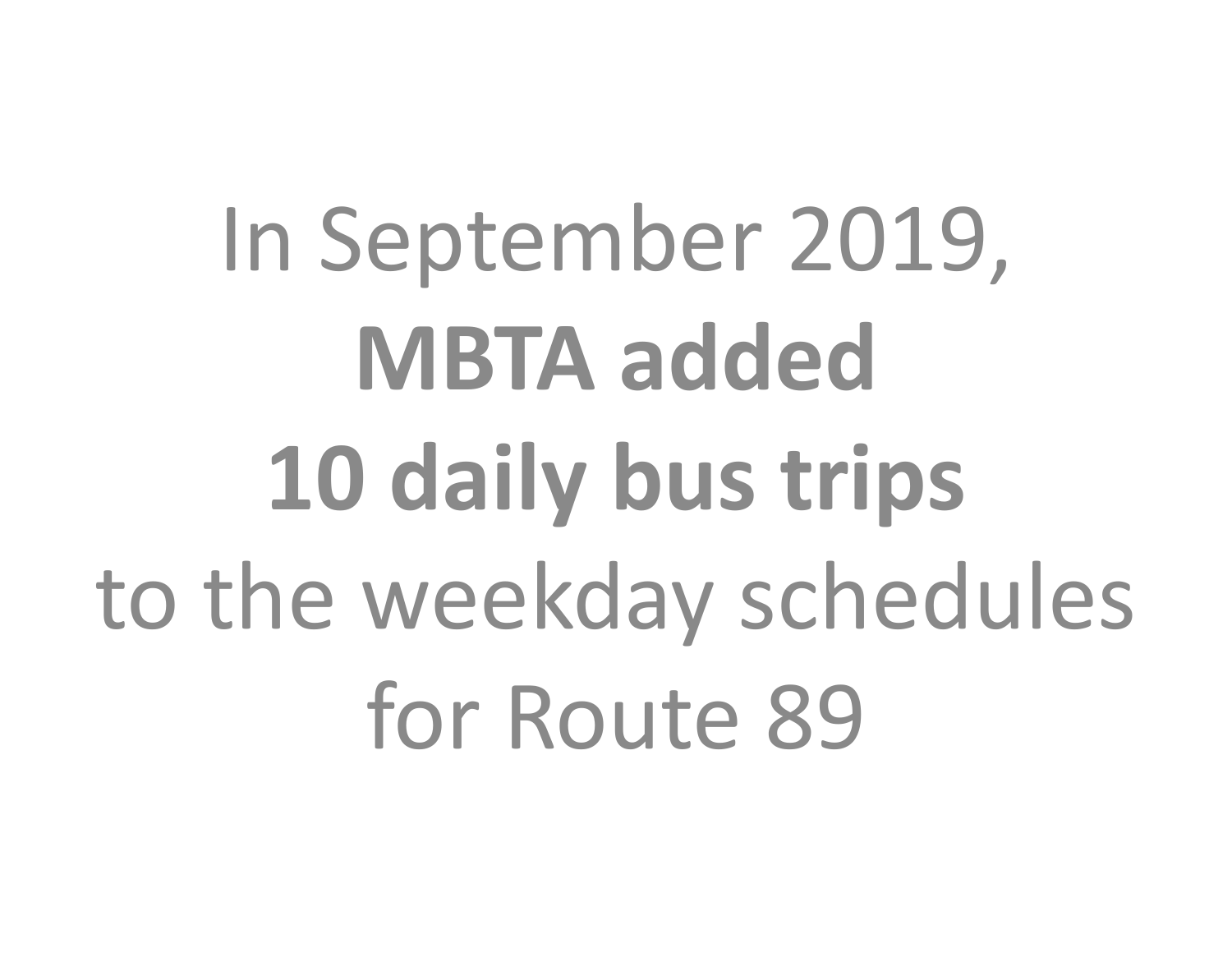In September 2019, **MBTA added 26 bus trips** to the Saturday schedule for Route 89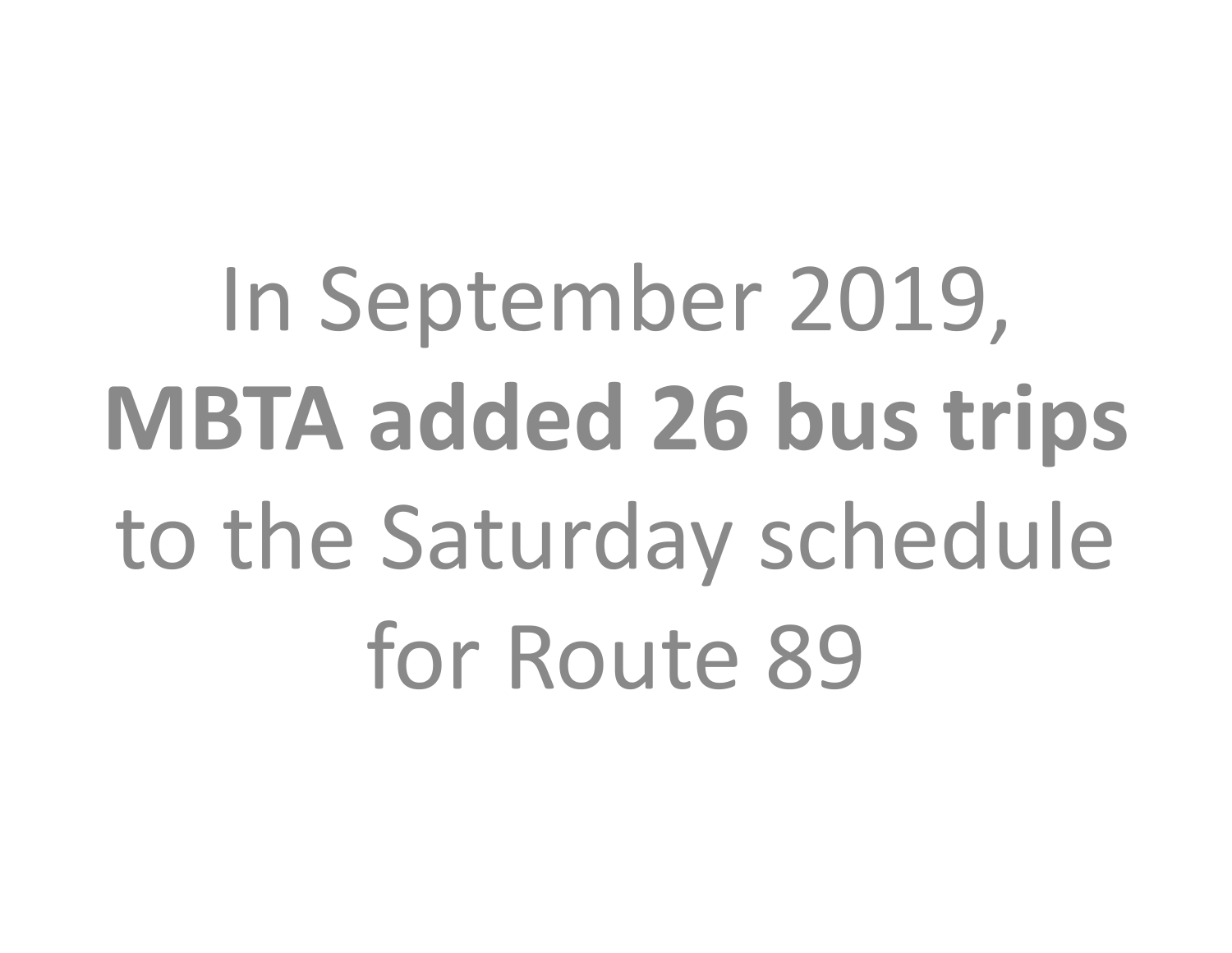In September 2019, **MBTA added 24 bus trips** to the Sunday schedule for Route 89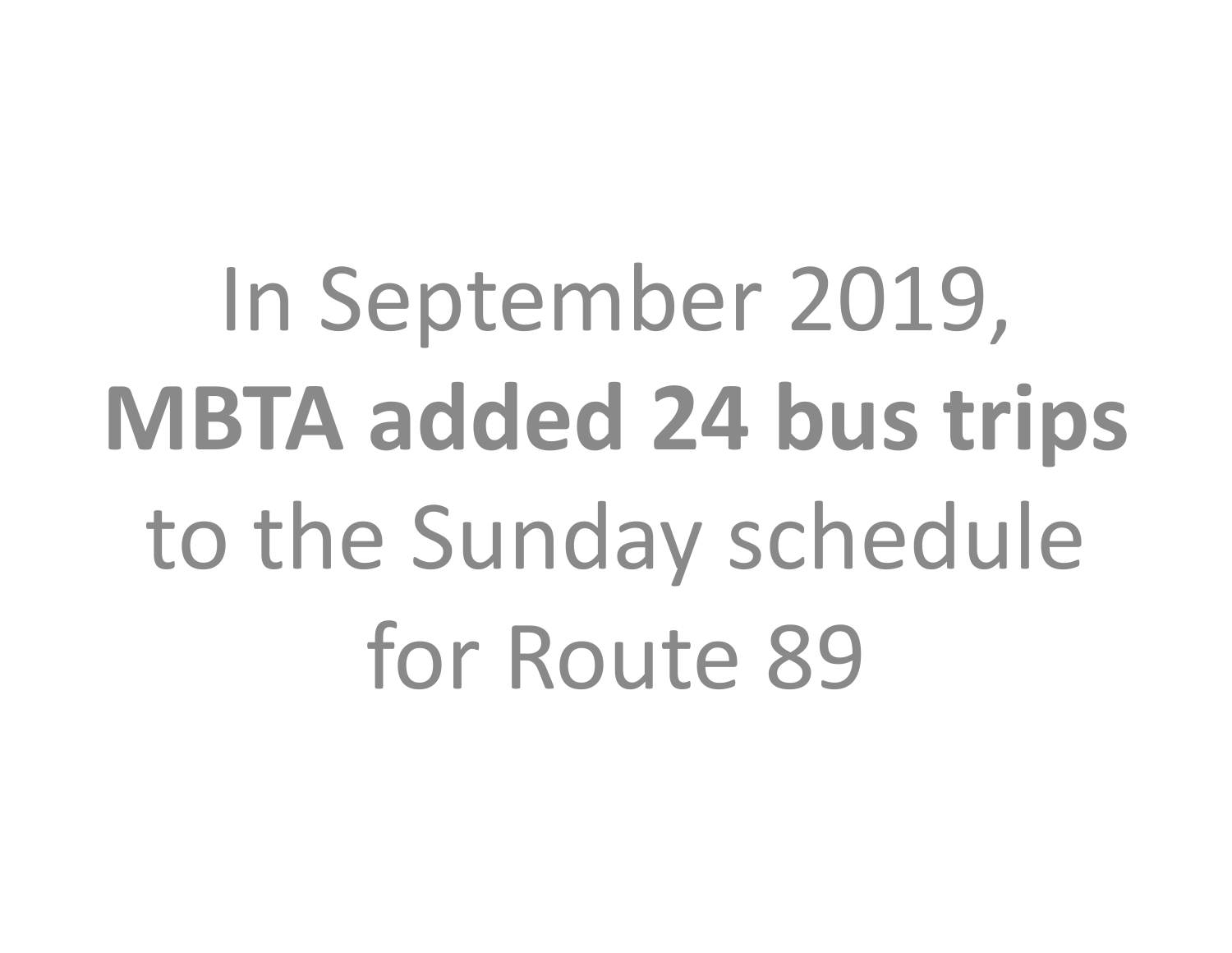## Compared to <sup>a</sup> year ago, **daily ridership has increased** for MBTA Route 89



- •Comparison: Sept. 1 – Nov. 20 2018 vs. 2019
- $\bullet$ **• Source: MBTA Automated Passenger Counter data**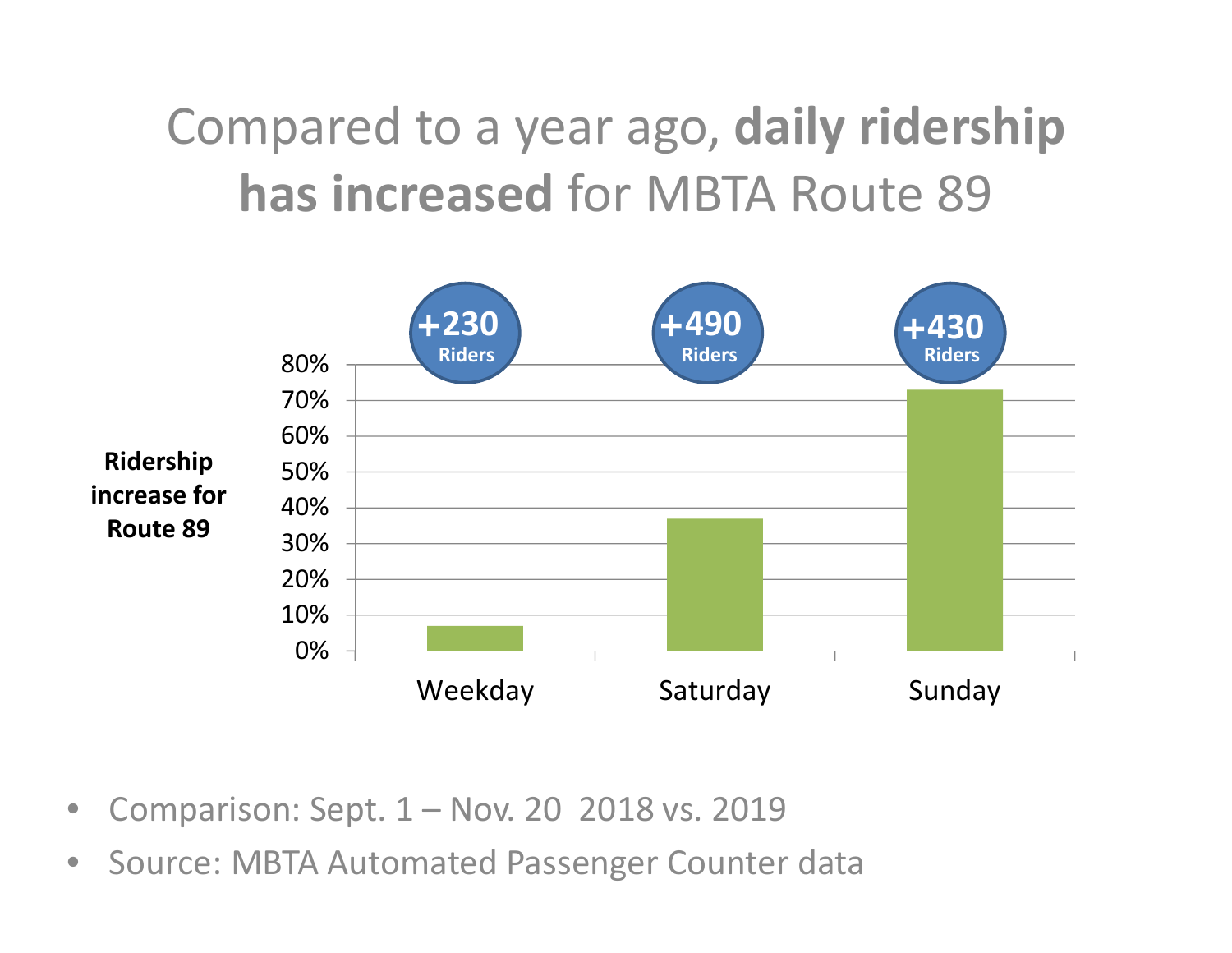### Eastbound bus travel times have **decreased by 30‐60 seconds** on average



- $\bullet$ Comparison: Oct./Nov. 2018 vs. Oct./Nov. 2019
- $\bullet$ • Source: MBTA bus GPS data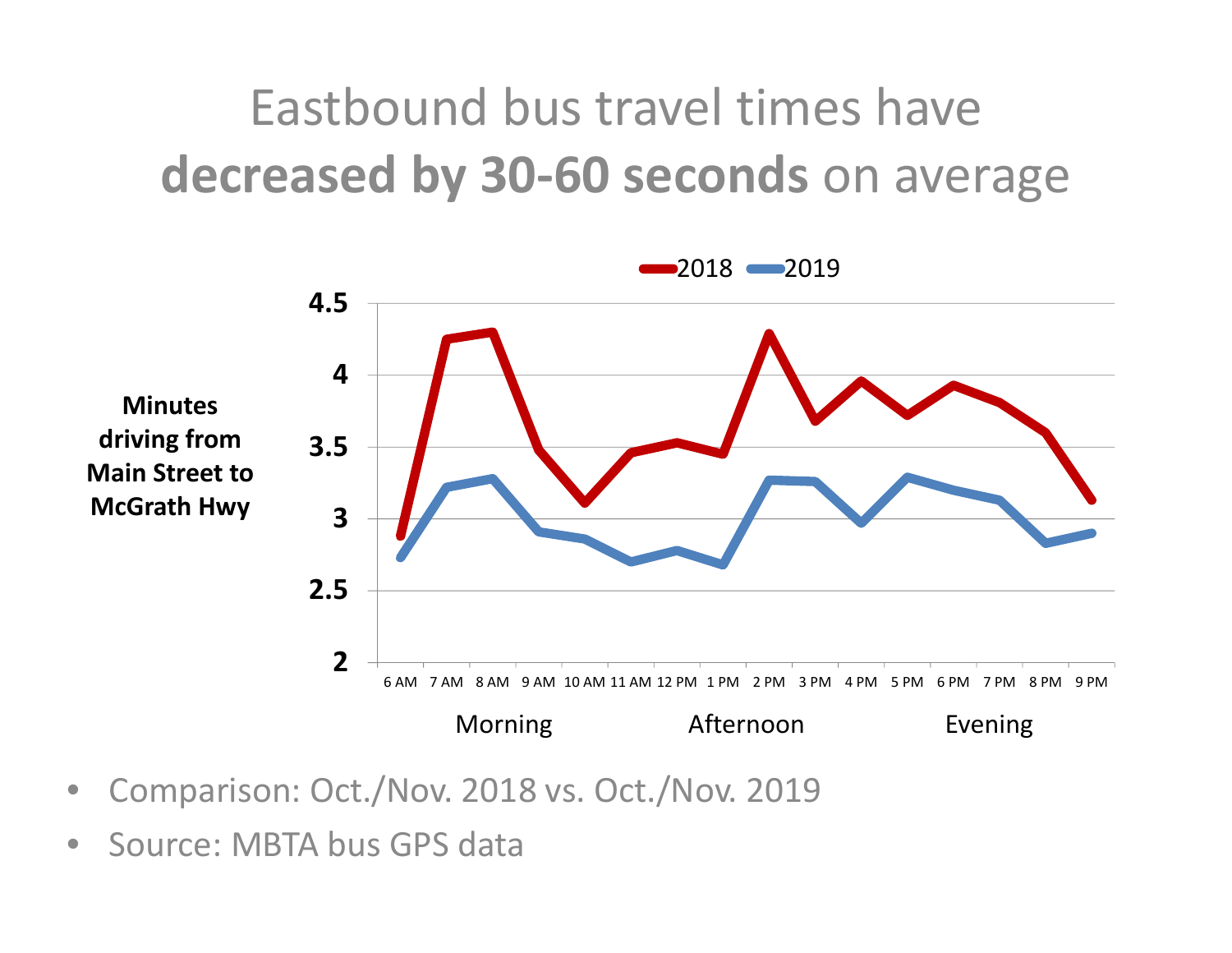In September 2019, average eastbound motor vehicle **travel times were elevated**



- •Comparison: September 1 through October 15
- •Source: Cell phone GPS data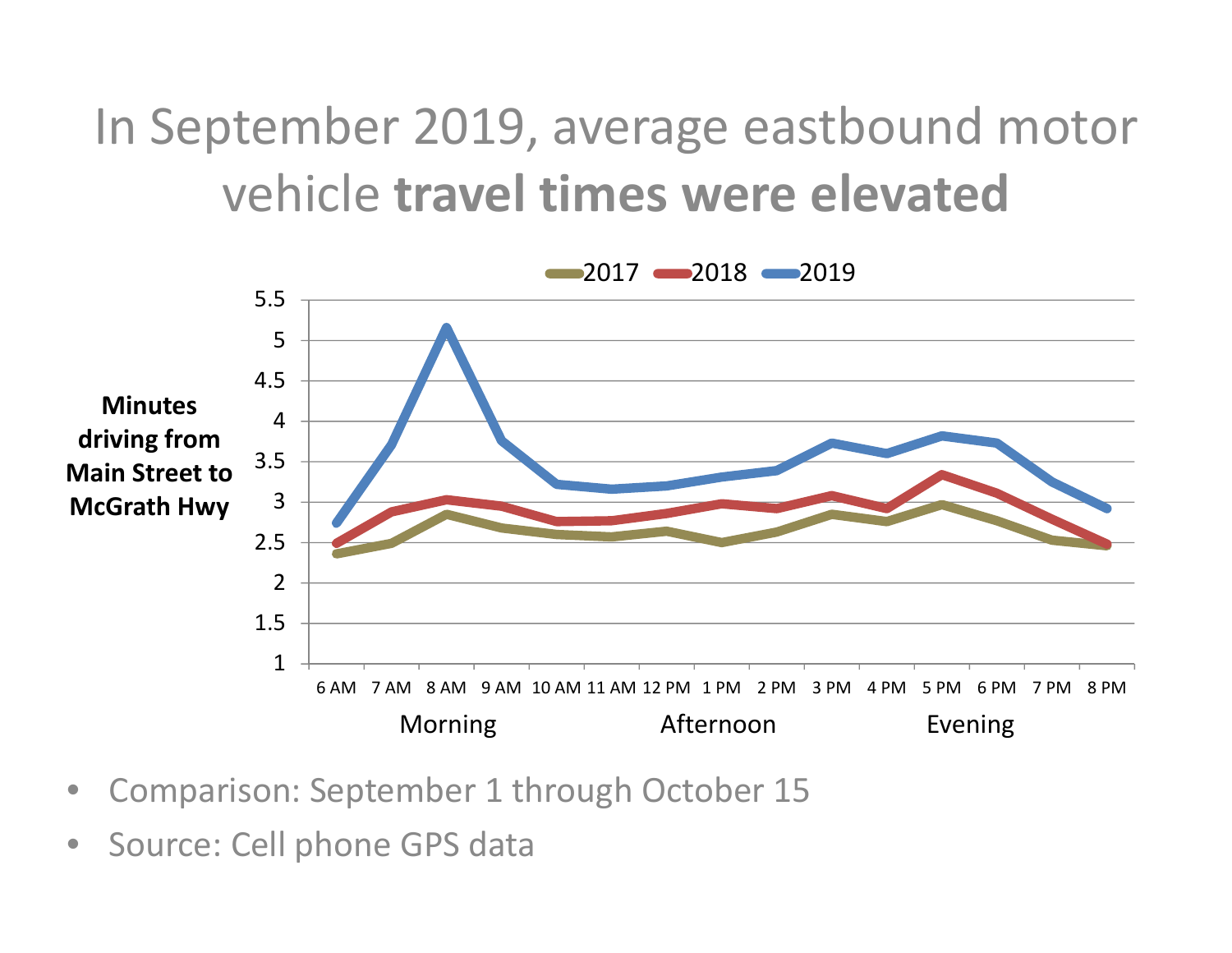### By November 2019, average eastbound motor vehicle **travel times had decreased**



- •Comparison: Mid‐October through late November
- •Source: Cell phone GPS data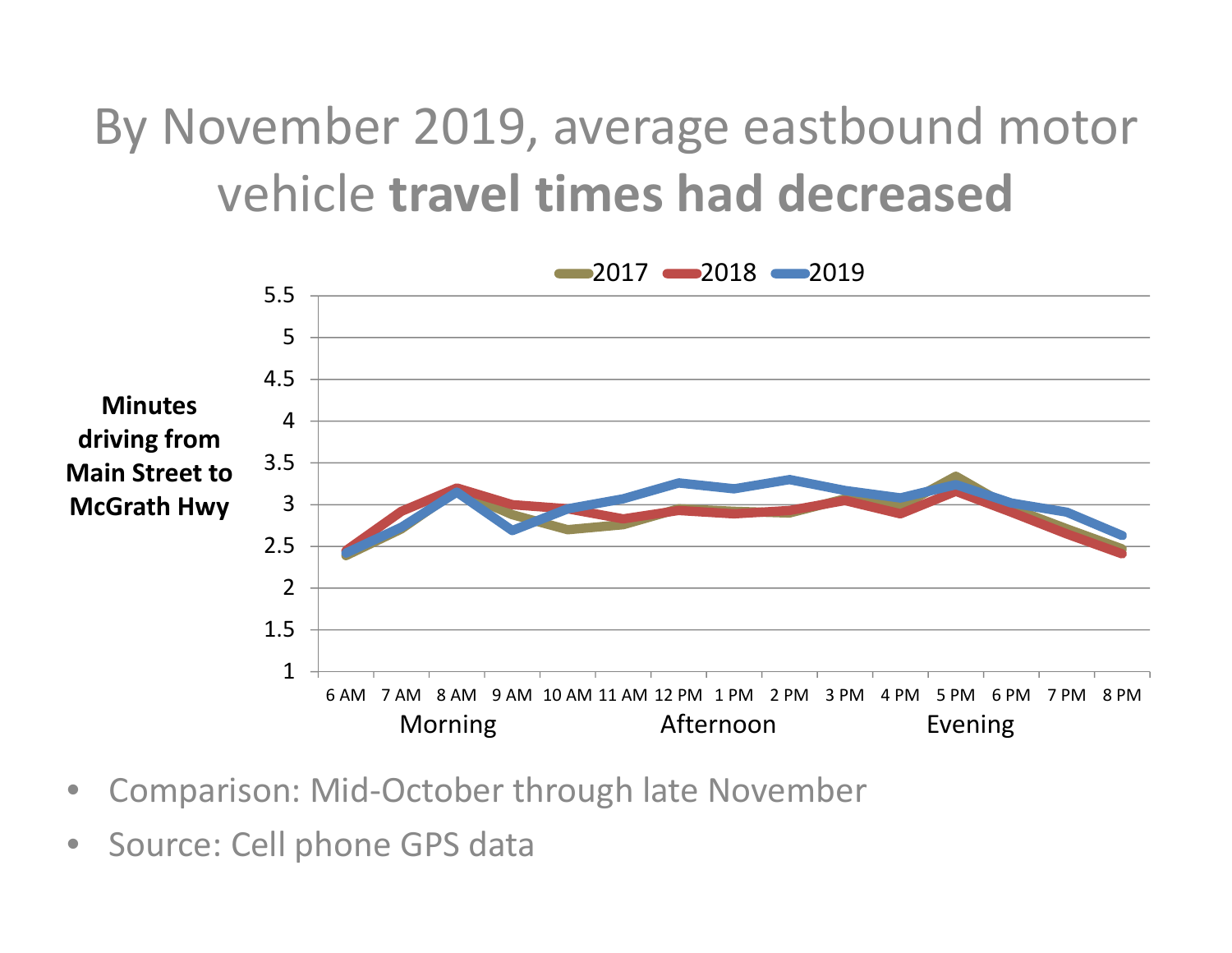#### In September 2019, average westbound motor vehicle **travel times were elevated**



- •Comparison: September 1 through October 15
- •Source: Cell phone GPS data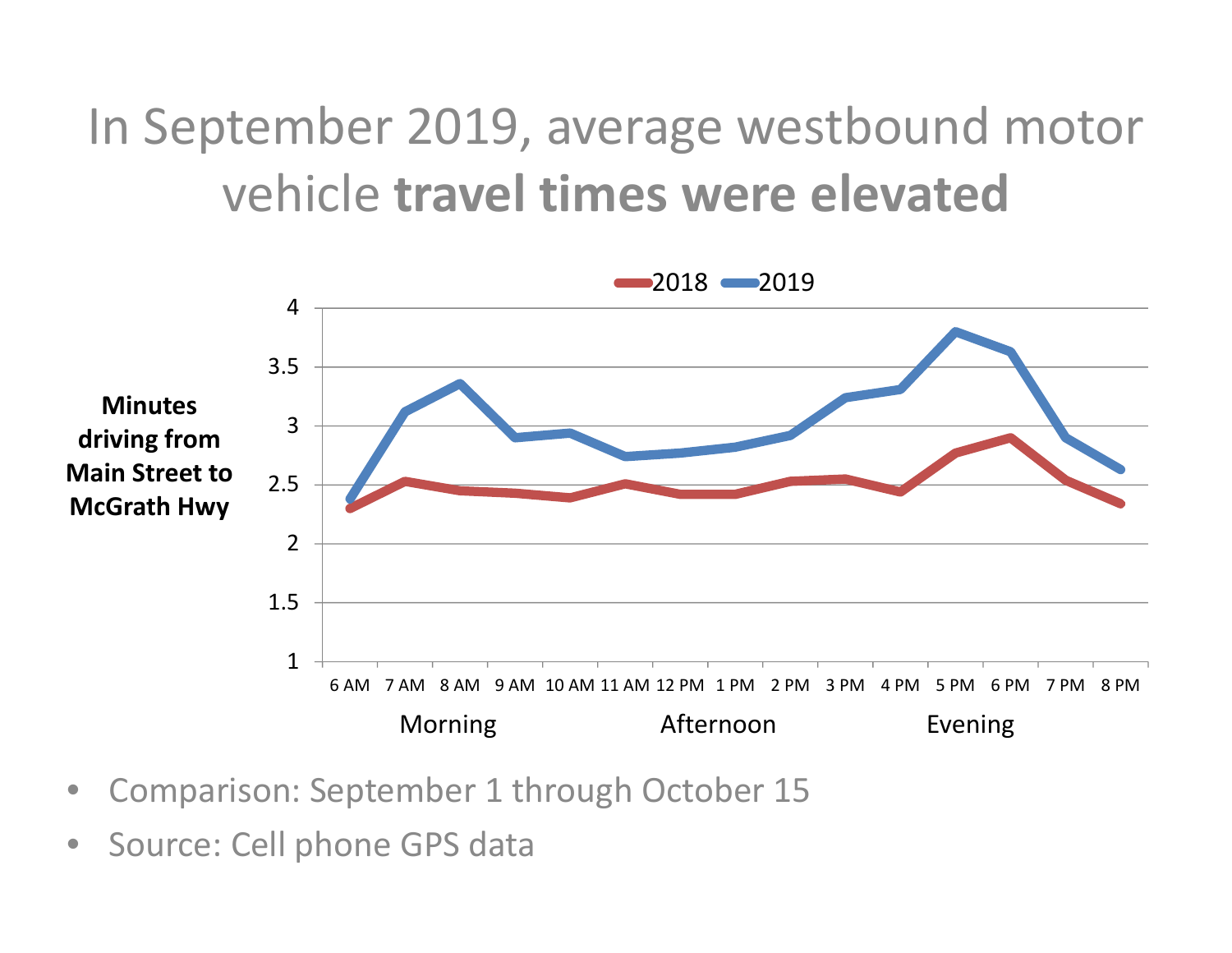## By November 2019, average westbound motor vehicle **travel times had decreased**



- •Comparison: Mid‐October through late November
- •Source: Cell phone GPS data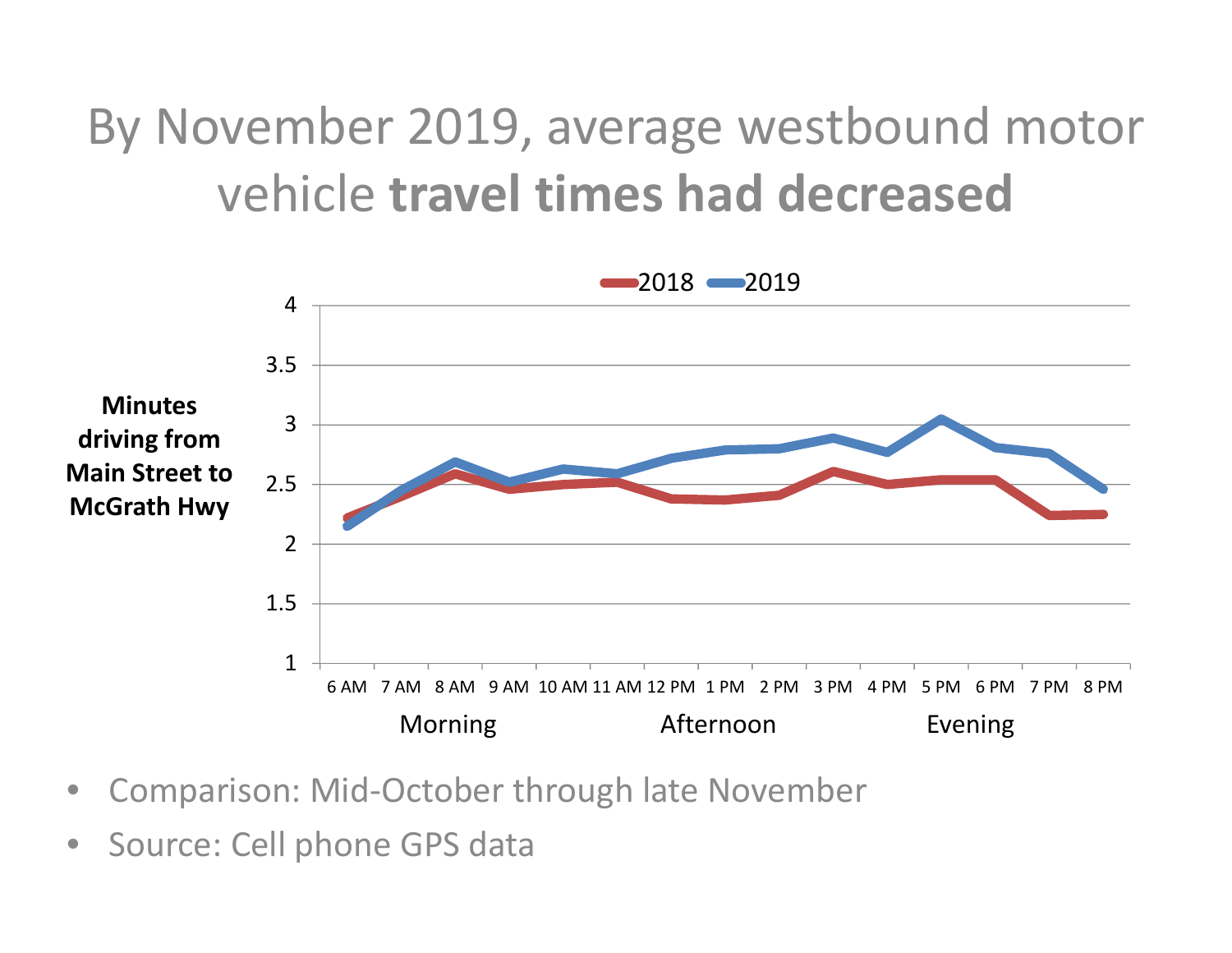Motor vehicle **volumes have decreased**at major intersections during morning rush hour



- •Comparison: March 2019 vs. November 2019
- •**•** Source: Video camera recorder of all vehicles entering intersection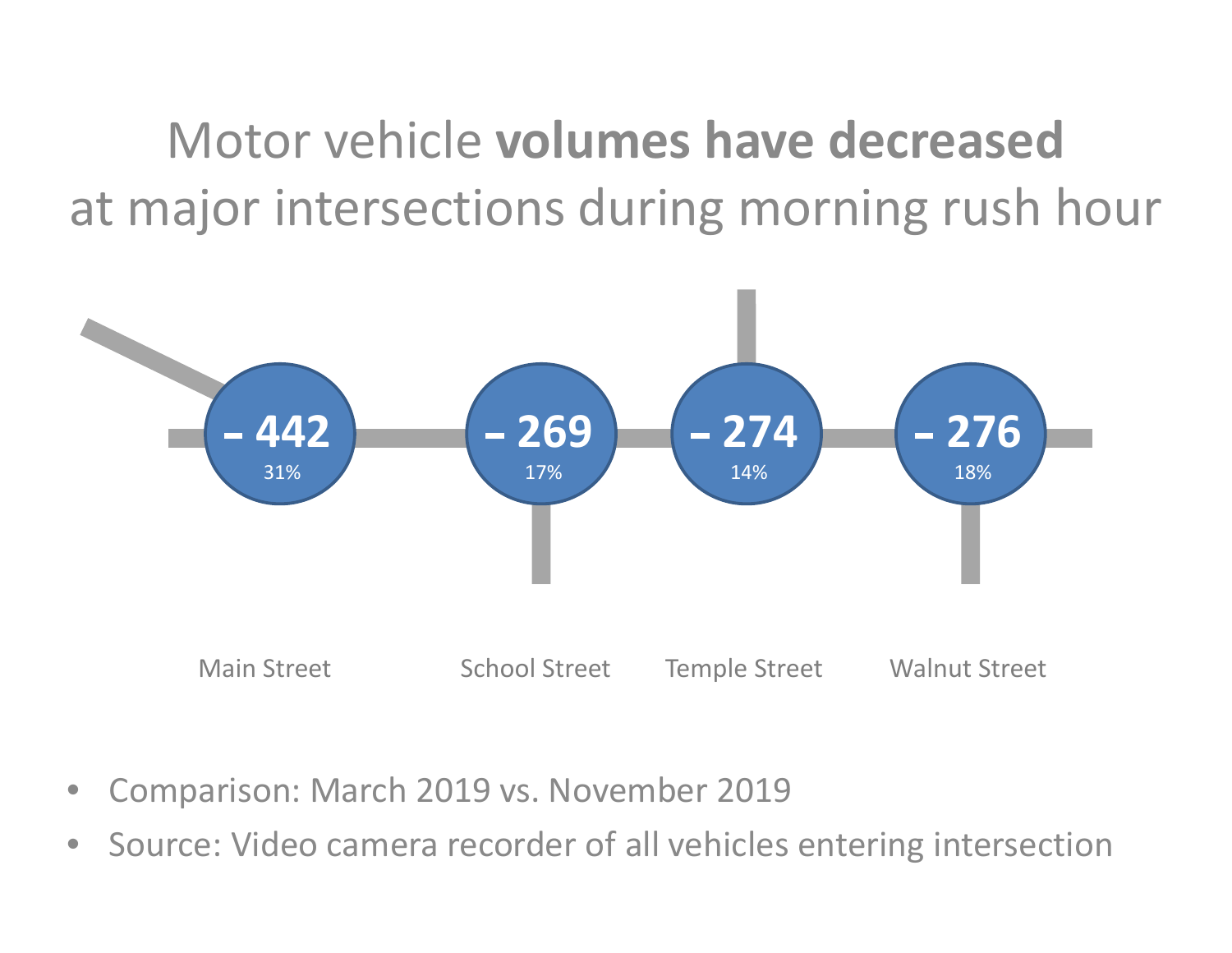Motor vehicle **volumes have decreased**at major intersections during evening rush hour



- •Comparison: March 2019 vs. November 2019
- •**•** Source: Video camera recorder of all vehicles entering intersection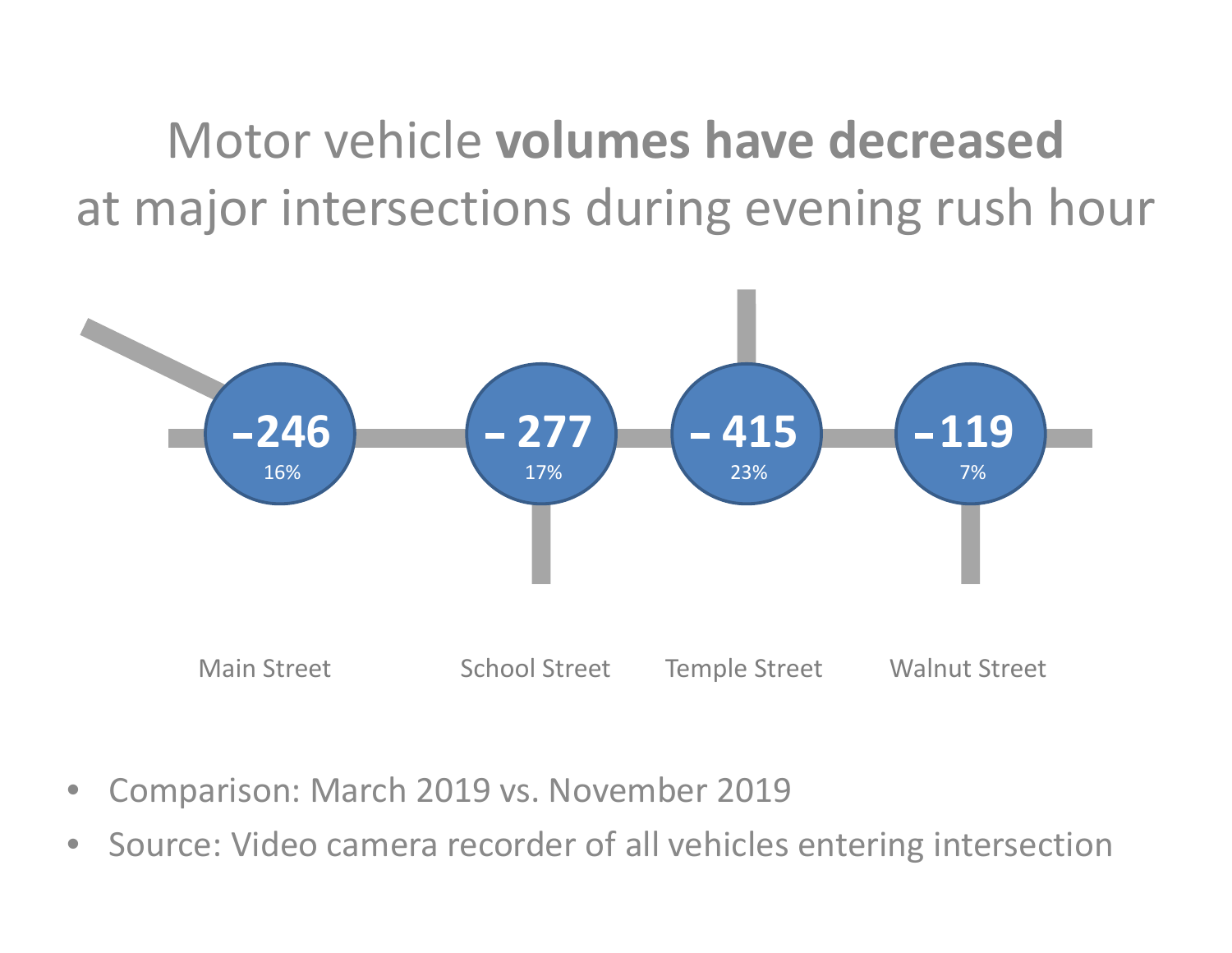## Total daily traffic **volumes are lower** along Broadway for 24 ‐hour period vs. 2014



- •Comparison: April 2014 vs. November 2019
- •**•** Source: Automatic recorder tubes of all vehicles using Broadway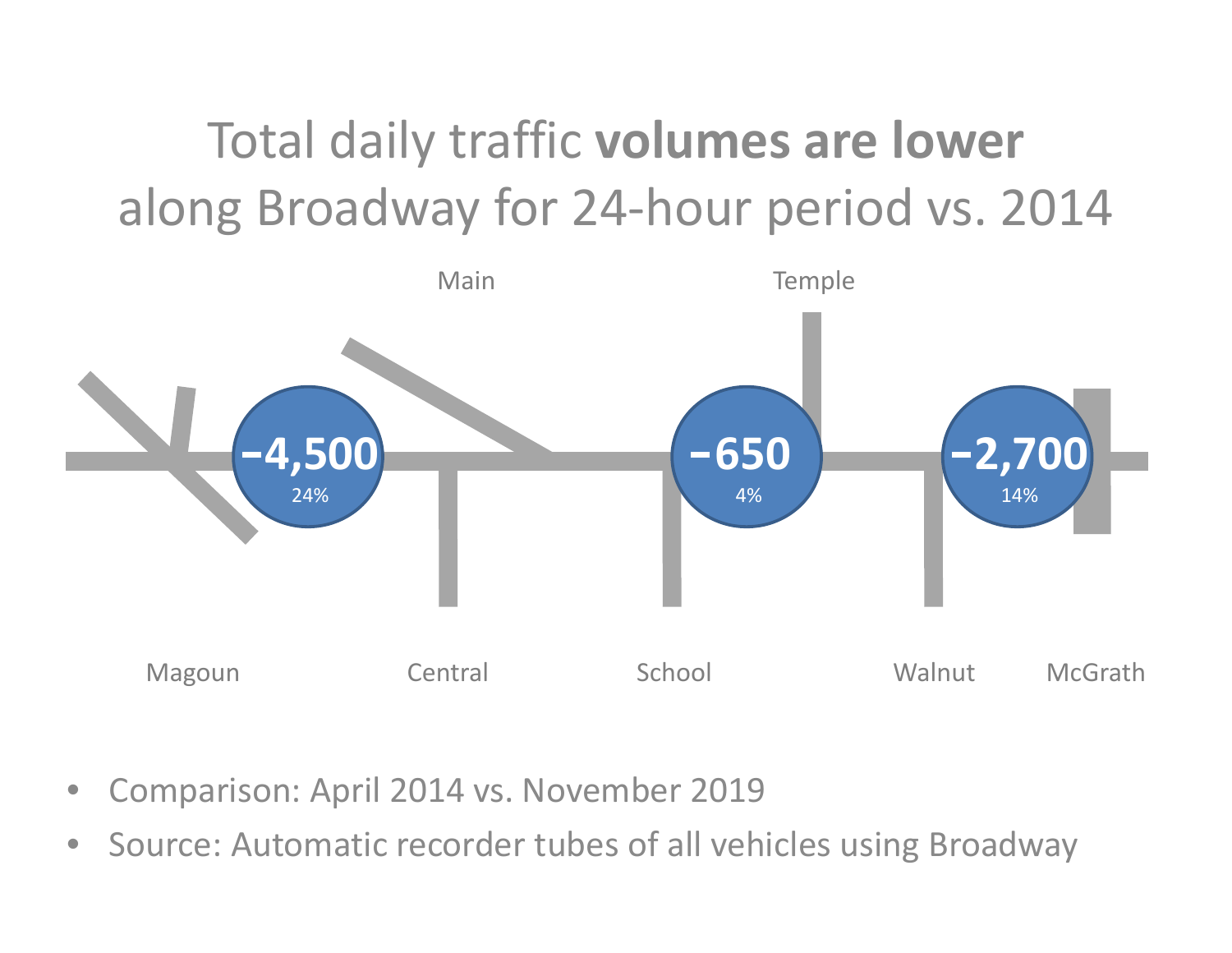## Morning rush hour **volumes are higher** for side streets entering Broadway compared with 2014



- •Comparison: April 2014 vs. November 2019
- •**•** Source: Video camera recorder of all vehicles entering intersection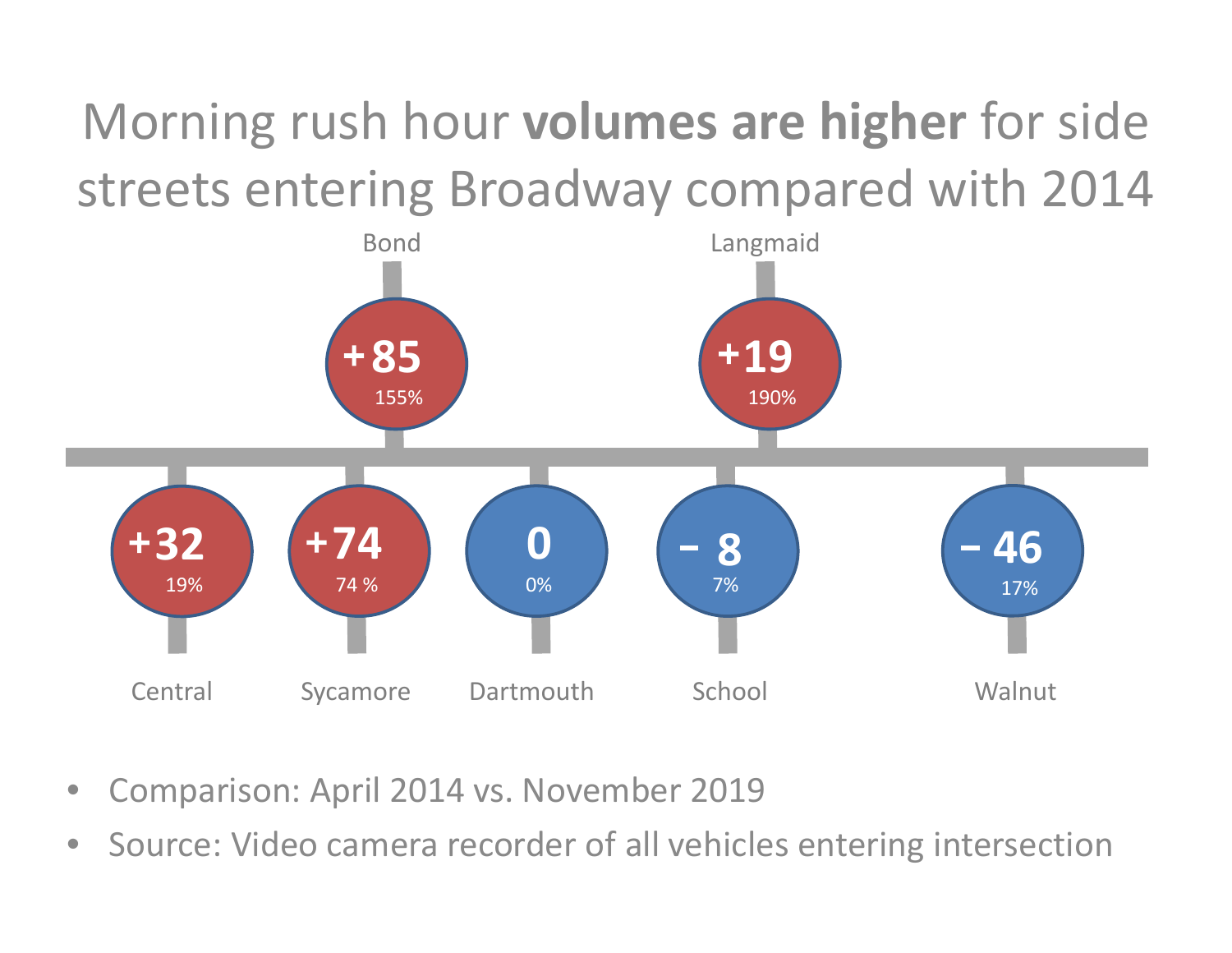## Evening rush hour **volumes are lower** for side streets entering Broadway compared with 2014



- •Comparison: April 2014 vs. November 2019
- •**•** Source: Video camera recorder of all vehicles entering intersection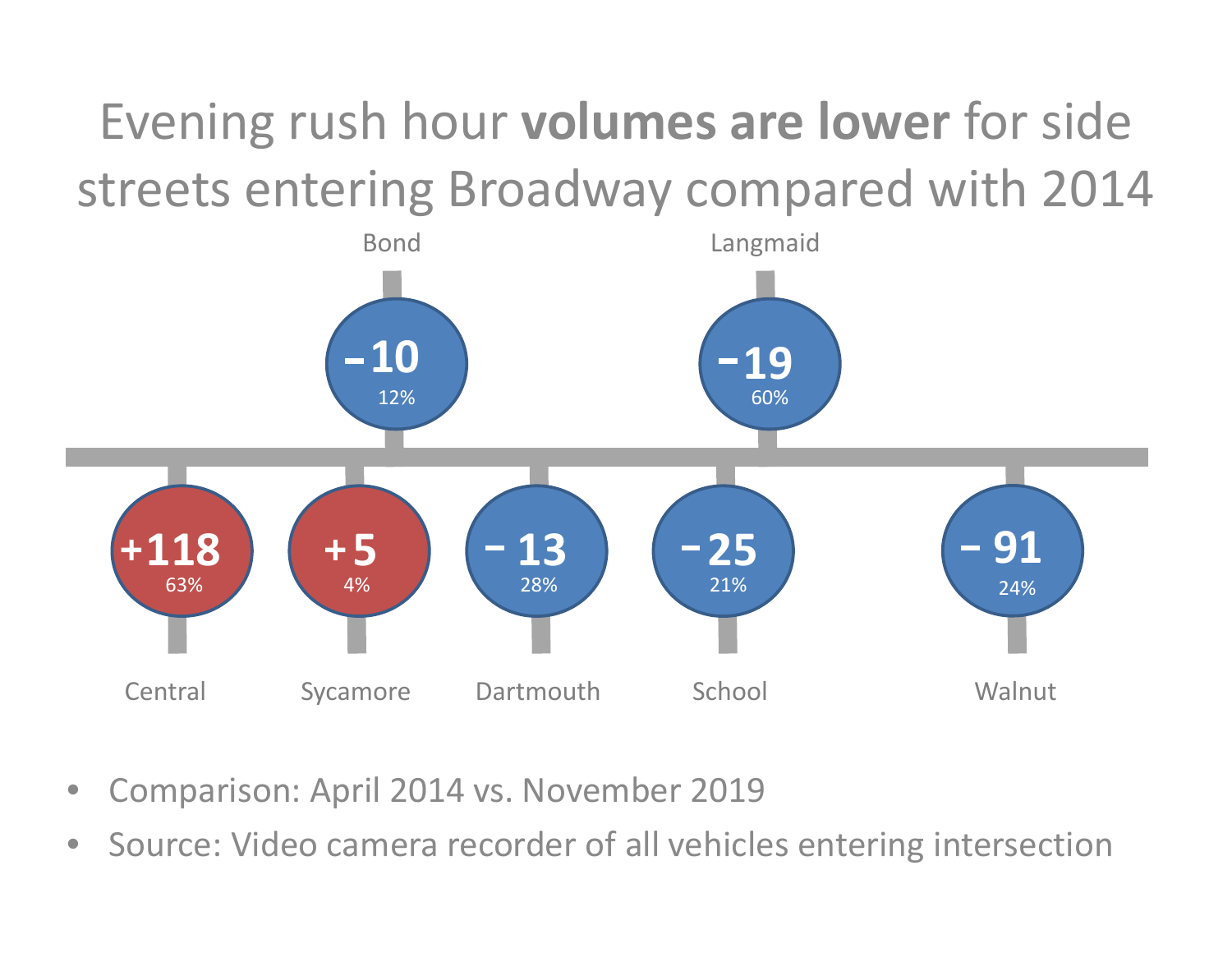## Morning rush hour **volumes are mixed** for side streets leaving Broadway compared with 2014



- •Comparison: April 2014 vs. November 2019
- •**•** Source: Video camera recorder of all vehicles entering intersection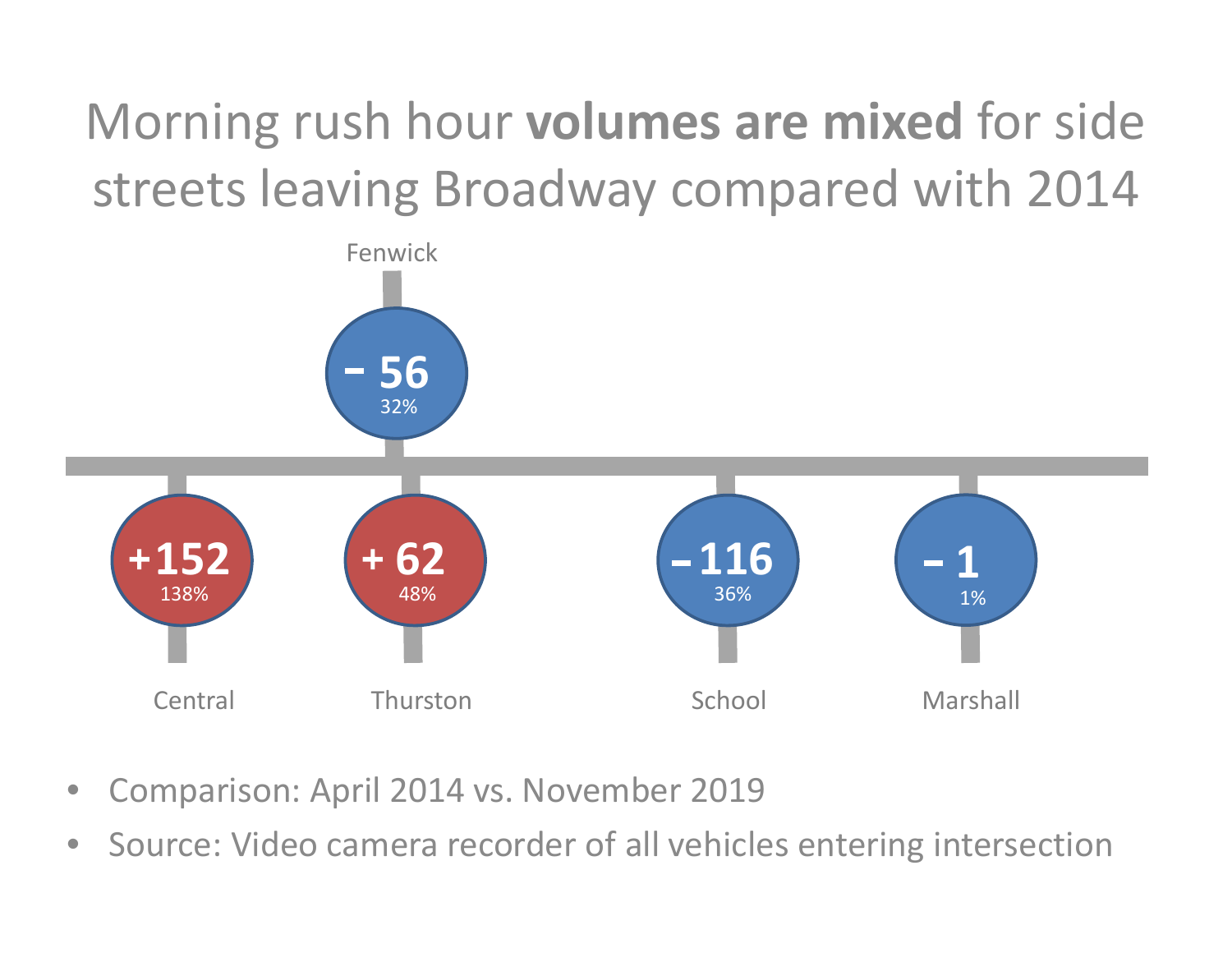# Morning rush hour **volumes are mixed** for side streets leaving Broadway compared with 2014



- •Comparison: April 2014 vs. November 2019
- •**•** Source: Video camera recorder of all vehicles entering intersection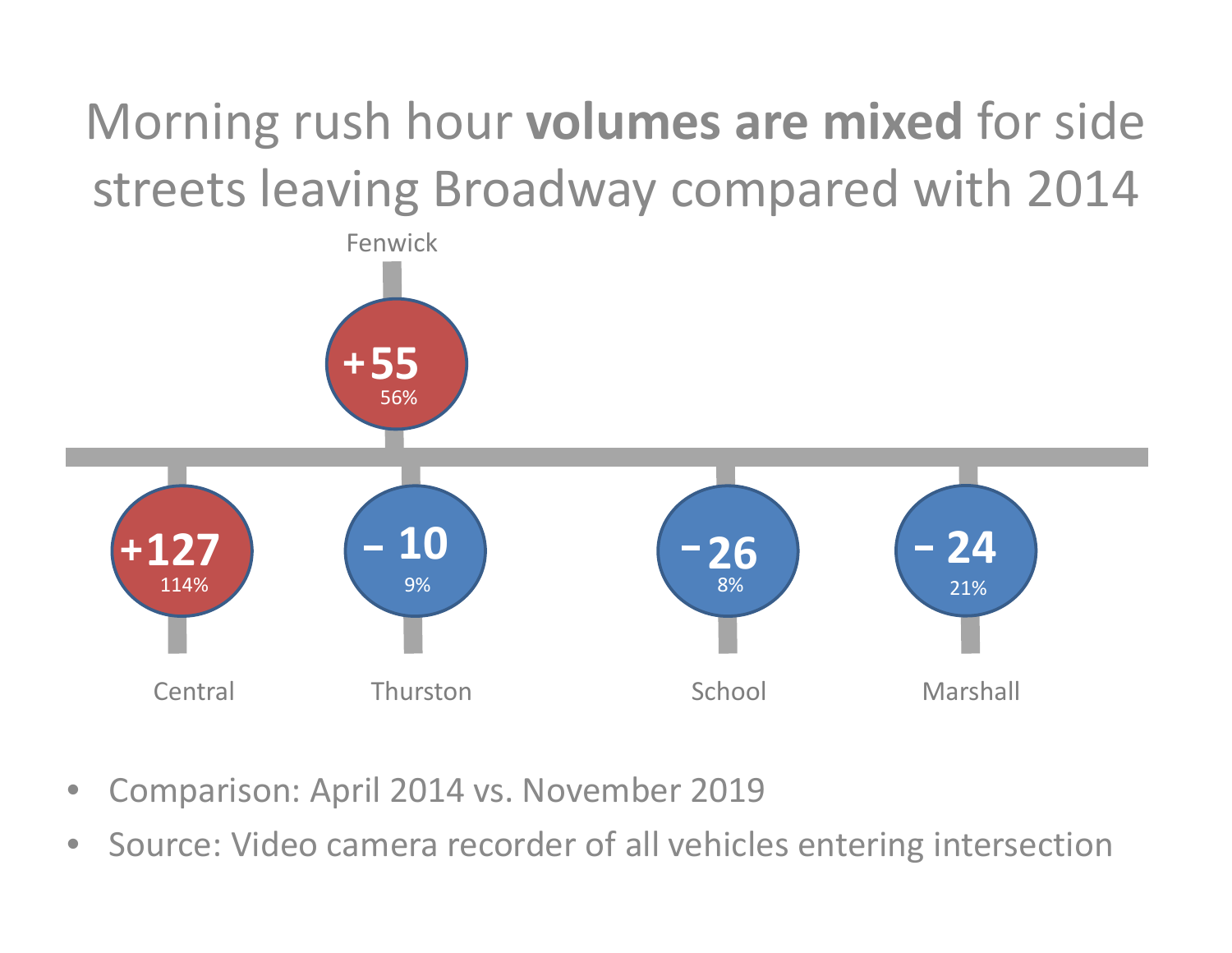At Broadway & Glenwood, **speeding has decreased** by 2,000 cars per day since 2018



- •Comparison: 24‐hour counting periods
- $\bullet$ **•** Source: Automatic recorder tubes of all vehicles using Broadway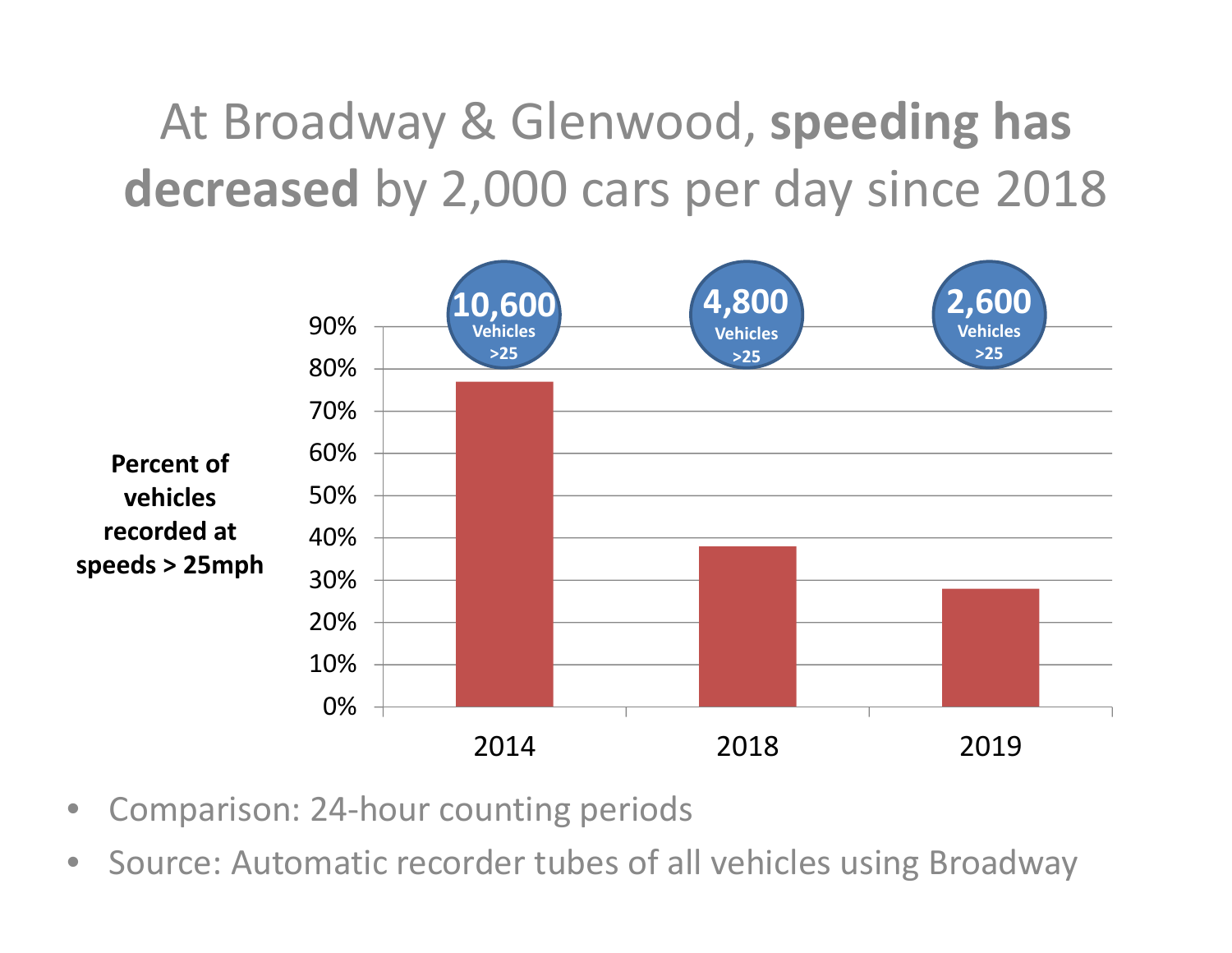Crash reports on Broadway **have decreased** between Magoun Square and McGrath Highway



- •Comparison: September 1 through November 30
- •**•** Source: Somerville Police Department